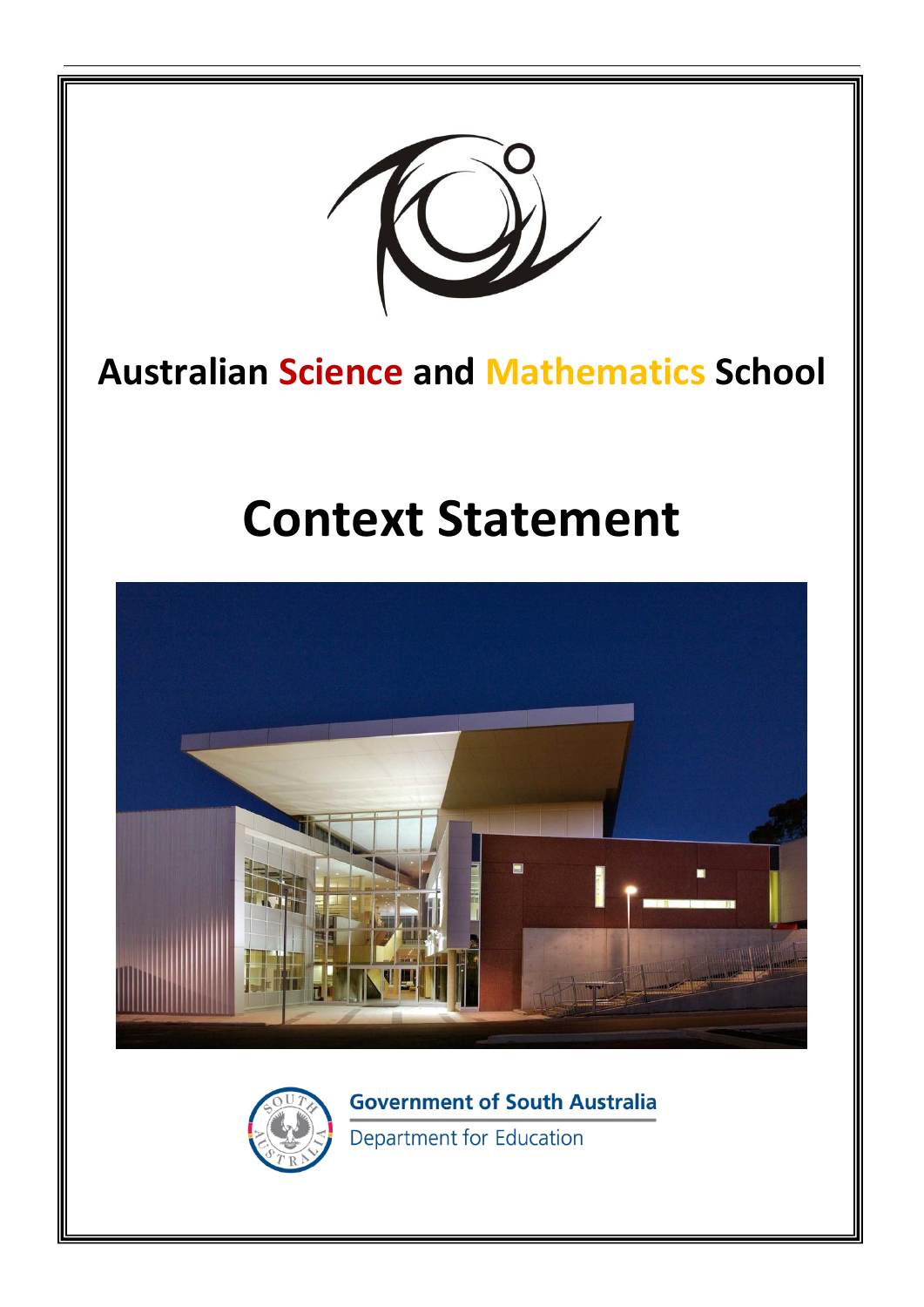# **AUSTRALIAN SCIENCE AND MATHEMATICS SCHOOL**

# **SCHOOL CONTEXT STATEMENT**

# **School number: 1800**

# **General Information**

Principal: Kylie Eggers

Deputy Principal: Lisa Pope (Semester 1) Glenys Thompson (Semester 2)

## **Staffing numbers**

34.6 Teaching Staff

12.0 Support Staff

# **Enrolment trends**

- 2013 366 students with up to 30 of these being international students (years 10, 11, 12)
- 2014 348 students with up to 30 of these being international students (years 10, 11, 12)
- 2015 387 students with up to 30 of these being international students (years 10, 11, 12)
- 2016 388 students with up to 30 of these being international students (years 10, 11, 12)
- 2017 370 students with up to 30 of these being international students (years 10, 11, 12)
- 2018 384 students with up to 30 of these being international students (years 10, 11, 12)
- 2019 361 students with up to 30 of these being international students (years 10, 11, 12)
- 2020 354 students with up to 30 of these being international students (years 10, 11, 12)
- 2021 357 students with up to 8 of these being international students (years 10, 11, 12)
- 2022 395 students with up to 3 international students and 9 external Aviation students (years 10, 11, 12)

## **Year of opening**

2003

## **Charter**

The ASMS is a government school for year 10-12 students who have an interest in science and mathematics. Our school is not a local school, students apply outlining their interest in science and mathematics, career pathways they are considering and our approaches to teaching and learning.

The ASMS serves as a statewide focal point for teaching and learning, professional learning and research aimed at fostering improvement, innovation and learner engagement in Science and Mathematics education. The school develops new approaches to teaching and learning in Science and Mathematics through the creation of an environment for interaction between educators and professional scientists and mathematicians within institutions and industry in South Australia and beyond. The school's partnership with Flinders University is key to this collaborative work.

The ASMS is intended as a resource for every Department for Education school in the state through its programs of professional development. Teachers from across South Australia are invited and encouraged to engage with ASMS staff in professional learning programs.

Teachers from around the state are able to work alongside ASMS staff in the ongoing development of the learning and assessment design. This work also informs the review and planning of professional learning activities.

The ASMS:

 $\triangleright$  Responds to current and future interests and needs of its students to establish models of excellence in science and mathematics education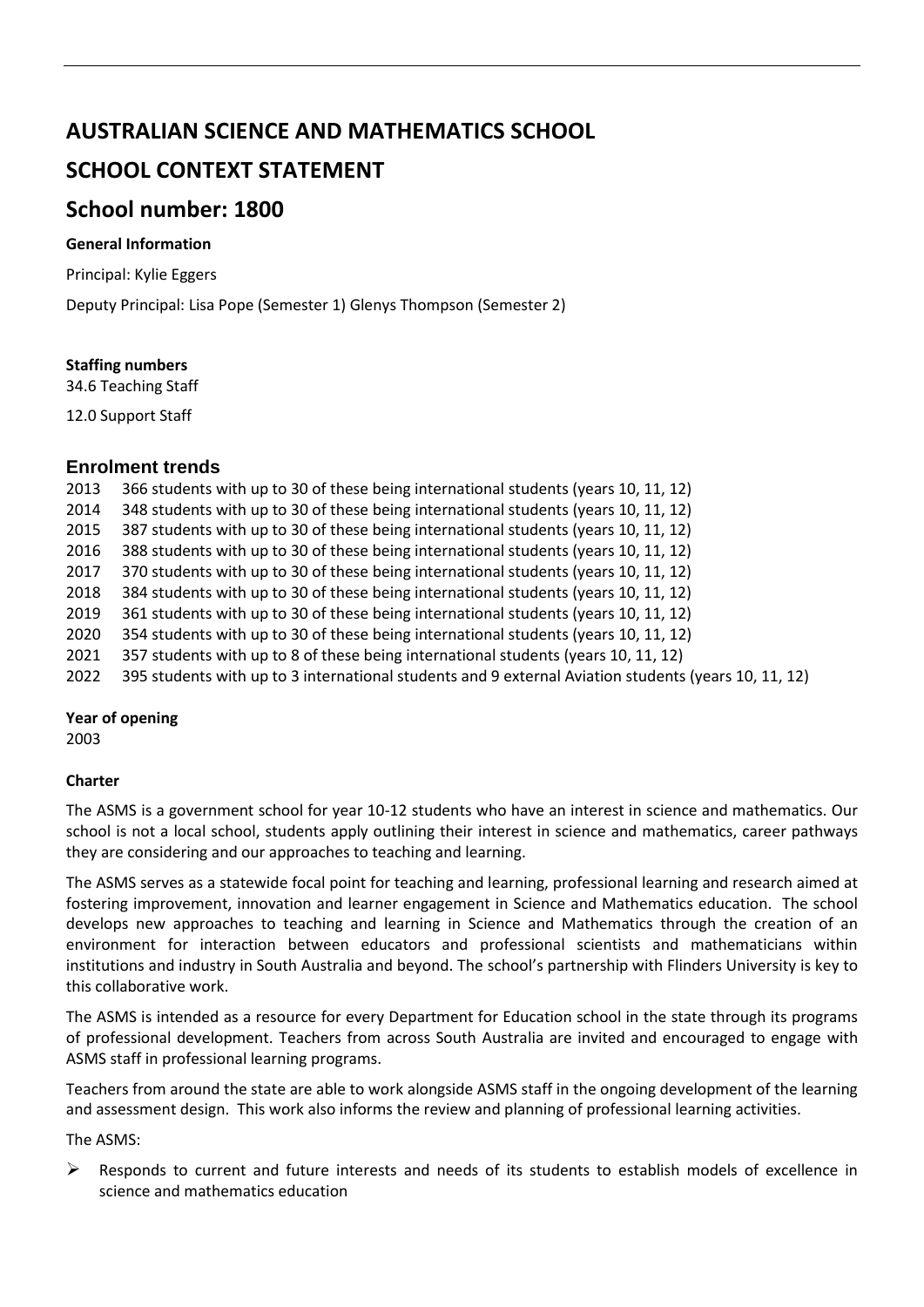- ➢ Provides a learning environment of leading edge and enterprise-oriented science, mathematics and technology
- $\triangleright$  Provides a learning culture for its students that derives from the learning culture of its staff, which in turn derives from their interaction with university and industry scientists and educators
- $\triangleright$  Is an agent for change and enhancement of science and mathematics education for the state of South Australia and also nationally and internationally
- $\triangleright$  Prepares young people to be creative, critical, informed, responsible and motivated contributors in their community and as global citizens
- $\triangleright$  Aims to increase participation and success of senior secondary students in science, mathematics and STEM related learning and impact postiviely on students' attitudes to science and mathematics as career paths.

### **General Characteristics**

The Australian Science and Mathematics School (ASMS) draws students from metropolitan and rural areas in South Australia, and from interstate and overseas. This diversity reflects the global community in which students will work when they graduate.

The ASMS is a purpose designed and built senior secondary school facility. The building is designed to support students to develop as self-directed learners and engage in collaborative hands-on inquiry based learning activities. The school is sited within the campus of the Flinders University which abuts the Adelaide foothills and is adjacent to the residential areas of Bedford Park, Mitchell Park and Bellevue Heights. The ASMS building provides for a range of learning settings including face to face and online, coaching, mentoring and students as researchers and teachers. Students also make use of the extensive facilities within Flinders University such as additional laboratories, libraries, lecture theatres, cafeterias, sport and recreational facilities.

As the school is located within the Flinders University Bedford Park campus it has strong links with the campus, including sharing facilities, and access to its highly skilled staff. The school connects Science, Mathematics and related technologies directly to the issues in the world today with learning taking place in the university, the workplace, online and in the community.

Each student at the ASMS has a teacher who mentors and guides their development as a self directed learner. Where possible they work together in the Learning Studies program over the three years of the student's enrolment in our school. This arrangement aims to support students in learning how to learn and in managing their learning pathways. Their Learning Studies teacher acts as a mentor and advocate, monitoring and supporting students to achieve their learning goals.

At the ASMS we recognise the importance of the relationship between students, their parents/caregivers and the school. The school learning community is based on strong and trusting relationships with peers, teachers and other adults. Each student is recognised as an individual, with the relationships developed with others being pivotal to success. The physical and emotional wellbeing of each student is supported by a strong connection with their teachers and a climate of trust and mutual respect that inspires and encourages everyone.

Having a school population of around 380 students ensures that each student becomes personally known, supported and valued as a member of a dynamic learning community. Movement of students around the university and off-campus facilities occurs under the guidance and duty of care of the ASMS staff.

### **Learning Programs of the ASMS Learning Vision**

The Australian Science and Mathematics School (ASMS) vision is for extraordinary learning: driven by curiosity and challenge, inspiring passion and confidence.

The ASMS is a senior secondary school promoting excellence in teaching and learning in science and mathematics education.

The ASMS aims to be recognised for its leadership of innovation and reform of learning and teaching in science and mathematics.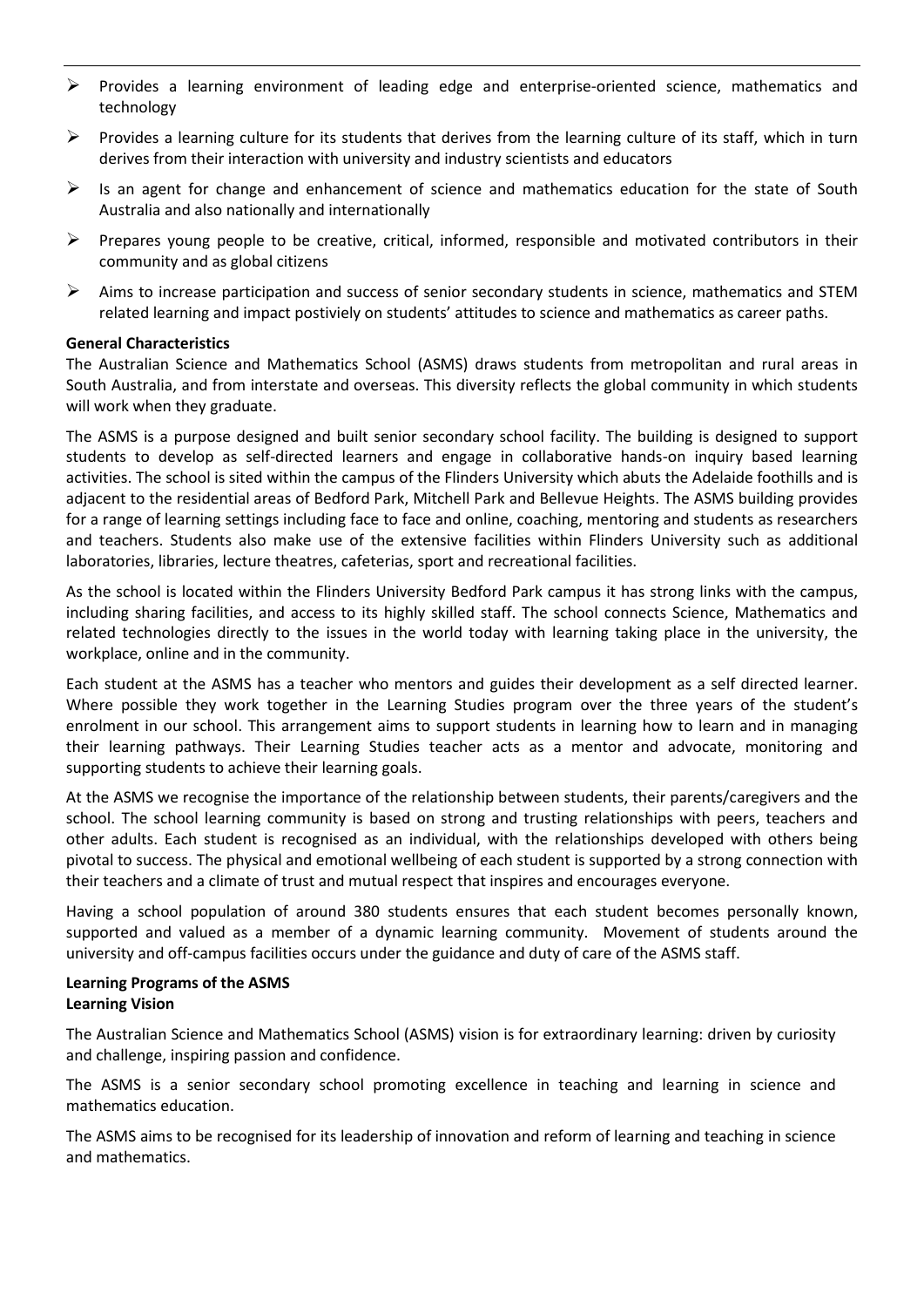The ASMS provides a learning environment that prepares young people with a passion for study in science and mathematics to be creative, critical, informed, responsible and motivated contributors responding to local, national and global issues.

## **Learning @ASMS**

At the ASMS learning for understanding is supported through:

**Connection.** Ensuring learning has direct meaning and value to the learner by relating new ideas to previous understandings and connecting with and using real-world contexts and contemporary issues of relevance to the learner. Opportunities for thinking outside the boundaries of disciplinary knowledge in an interdisciplinary and collaborative way enable learners to see the relevance of discipline-based knowledge.

**Agency.** Involving the learner in making meaningful decisions about their learning enables personalisation by the learner, not for the learner. Using information about their learning supports students to understand themselves as learners, developing the capacity to self-direct and self-regulate learning identifying learning directions and goals that are personally challenging and encouraging a growth mindset.

**Coherence.** Learning with insight and understanding enables the synthesis, transfer and stretch of new ideas and knowledge. Integrating diverse elements, perspectives and relationships and taking a broad view creates deeper understanding and ultimately enables progression from basic to more advanced concepts building an understanding of big ideas.

## **Learning Principles**

Learning programs at the ASMS are built around the following key principles:

- $\triangleright$  ASMS students strive to use their learning to develop the capabilities and dispositions that equip them for their futures including life, work and study. They are curious and this supports them to persevere and make meaning of their world.
- $\triangleright$  Students are equipped with the skills to solve problems and challenges using a growth mindset and being able to see and appreciate beauty in challenges.
- $\triangleright$  Students are able to select, use, synthesise, and apply information critically, thoughtfully, creatively and judiciously depending on the situation.
- $\triangleright$  Students operate in innovative, ethical ways in a local, national and global context.
- $\triangleright$  The study in interdisciplinary contexts supports students to make connections and value diversity as well as multiple perspectives.
- ➢ The students know how to manage their physical, mental and social wellbeing and understand that they are owners and drivers of their own learning.
- $\triangleright$  Students develop the characteristics of a self-directed learner and are able to transfer their learning between contexts.
- $\triangleright$  Students communicate in a variety of contexts and to different audiences. They can work independently as well as in teams and understand that effective collaboration requires effort and the use of skills specific to different situations.

### **Capabilities**

The ASMS actively promotes the development of the ACARA General Capabilities for all of its students.

Capabilities are diverse knowledge, skills and dispositions that students develop for their roles as citizens, workers and members of local and global communities. A focus on capabilities is a powerful way to develop balance and connectedness across diverse areas of learning and to promote learning that is transferable to many future elements of life.

The ASMS certificate of Graduate Capabilities is a statement of the student's capacity to demonstrate competence in: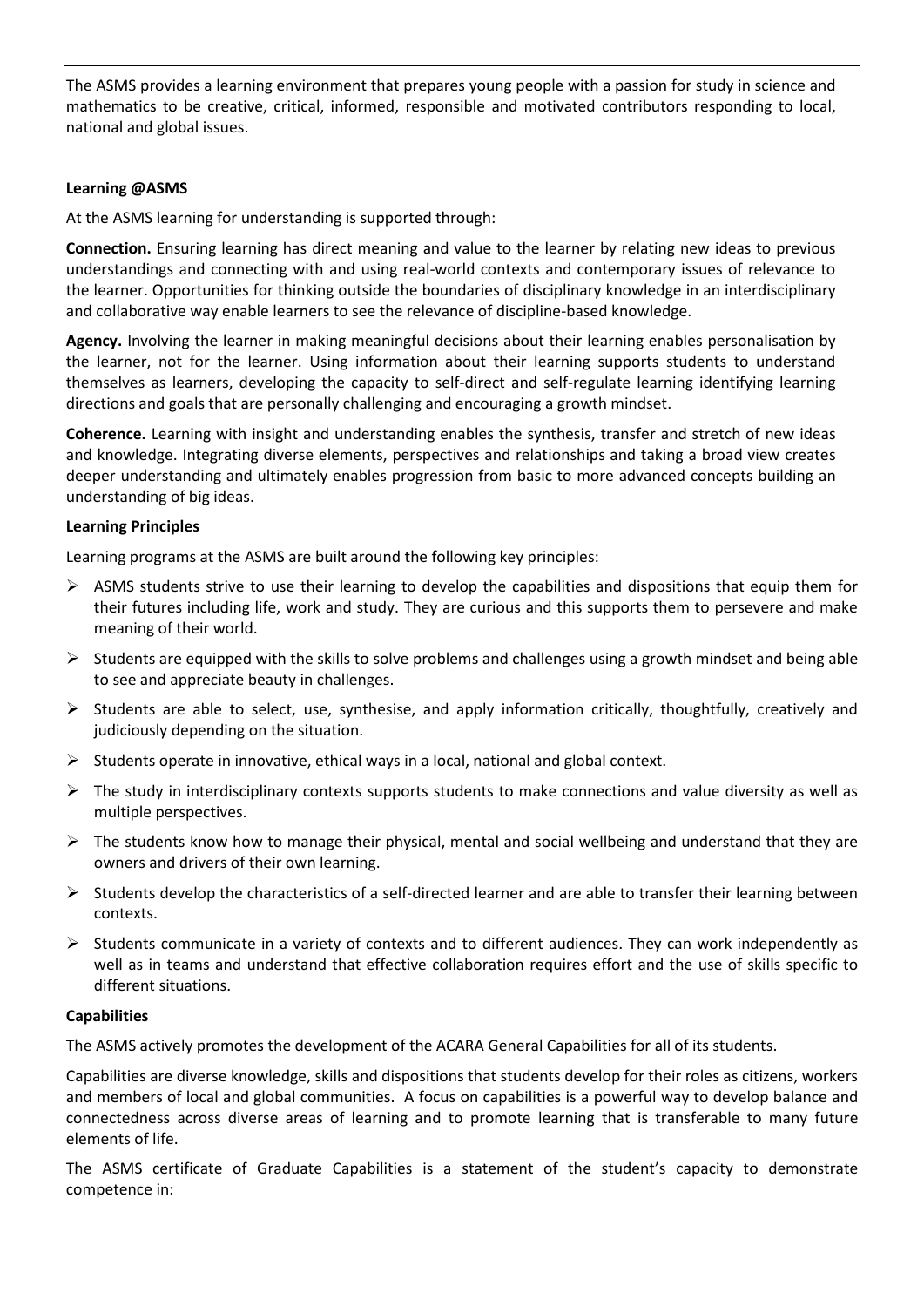- ➢ *Literacy*
- ➢ *Numeracy*
- ➢ *Information and communication technology (ICT) capability*
- ➢ *Critical and creative thinking*
- ➢ *Personal and Social capability*
- ➢ *Ethical understanding*
- ➢ *Intercultural understanding*

To attain the Graduate Certificate students, collect evidence and Growth Reflection records against the various capabilities. Learning Studies teachers support students throughout the process and evaluate the evidence to determine Graduate Certificate attainment.

## **ASMS Learning Design**

## **Central Studies**

The learning program for students in Years 10 and 11 at the ASMS is based on the unique courses developed by the school which are called Central Studies. There are 4 separate interdisciplinary Central Studies presented in each semester over a two year program. The Learning Studies program is based on a curriculum that addresses learning how to learn, as well as SACE PLP and Health and the Child Protection Curriculum.



### ➢ **Dream, Design & Develop (3D's)**

In this course, students will examine how the world of work is changing dramatically now and in the future. What will work look like for individuals, what skills will be needed, and how might our youth prepare for productive work in a future where they may have many jobs and even multiple careers over a lifetime? A number of experts see the human-machine interface as being a major focus for future jobs, as translators of technology for users and productive ways we can work with machines rather than compete with them.

This course provides students with the opportunity to DREAM up the possible career opportunities afforded to us in the 4th Industrial Revolution, DESIGN a personalised learning program to gain the skills/knowledge/capabilities needed for these occupations, and DEVELOP a company/service/product that will add value to our future communities.

## ➢ **Biodiversity**

In Biodiversity students will explore the origin, development and diversity of life on planet Earth. There is a particular focus on the understanding of these events in relation to geological events that influenced or were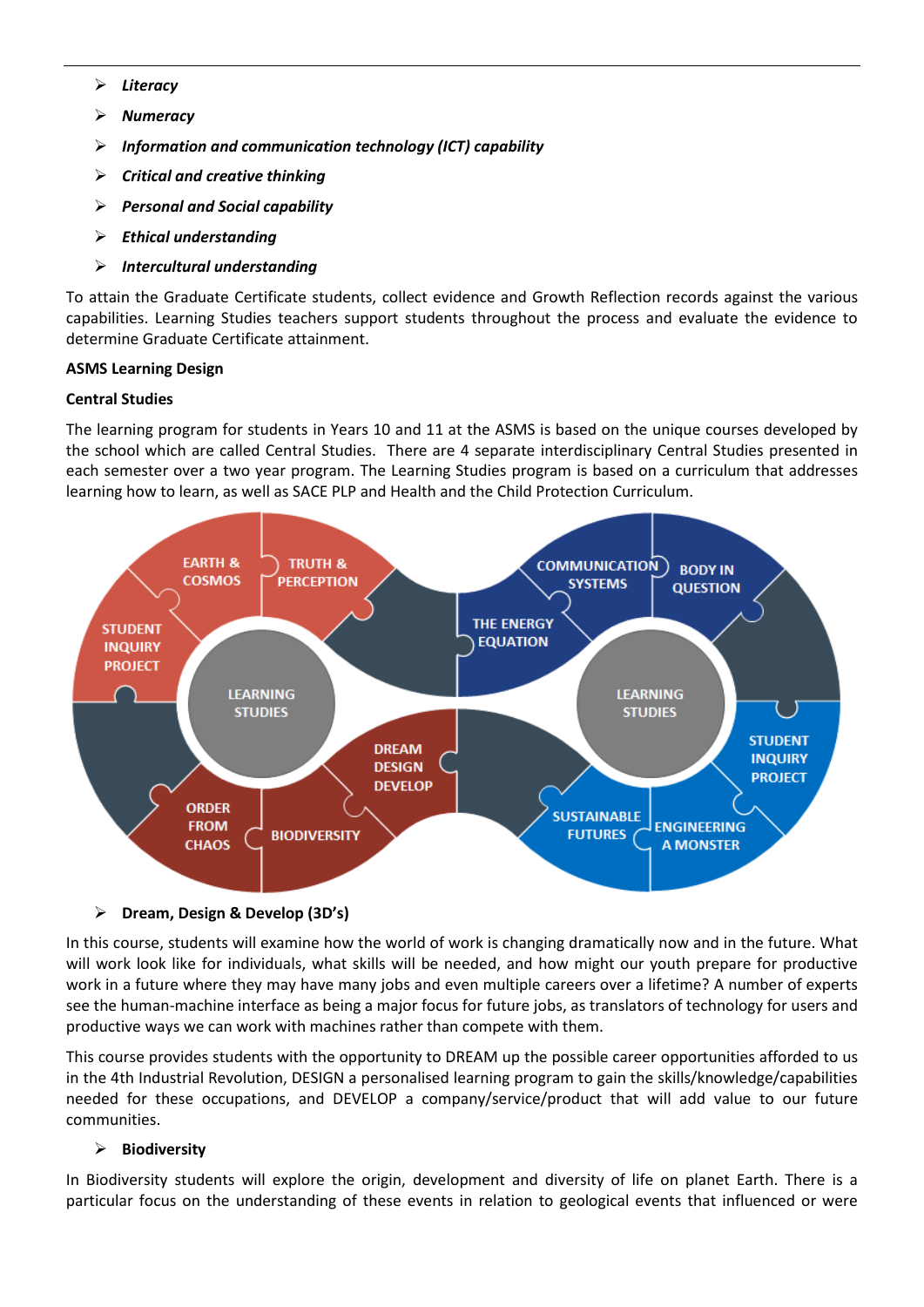influenced by them. Students will explore the structure of healthy ecosystems and explore human impact on them.

Biodiversity is a powerful combination of ecology, biology, geology, geography, genetics and literacy. Students will be required to undertake regular homework to consolidate class work.

## ➢ **Order from Chaos**

Humanity seeks, uses and creates order in the form of systems and patterns to function in a seemingly chaotic universe. This central study examines both order and chaos within human society and the natural world. The initial focus is on social order and governance with a focus on political systems and persuasion. Students will develop and analyse their own persuasive speeches and will explore the role statistics plays in describing and influencing human behaviour. Humans as pattern makers will be a focus of a study examining the natural world utilising mathematical sequences and series to describe, analyse and artistically emulate patterns seen in nature. The final module has a focus on investigating complex systems in the modern world, how resistant they are to chaos and how machines are increasingly learning to control and predict them.

# ➢ **Student Inquiry Project**

In the Student Inquiry Project, students undertake a detailed self-directed study in an area of interest. The Student Inquiry Project promotes the development of research, investigation and inquiry skills as well as the skills and abilities connected with organising and managing a sustained independent work effort. The Student Inquiry Project can be related to and build on learning in an existing area of study for the student or can be with a separate declared area of interest. Completing the Student Inquiry Project leads to a SACE subject result in either Research Practices (Stage 1) or Research Project (Stage 2).

# ➢ **Earth and Cosmos**

This study explores understandings of the sun, moon and stars and their social, spiritual and technological roles. The concepts and content covered include the structure and size of the universe, understandings of time and space, the composition of the planets, the evolution of the Earth's atmosphere, oceans and geological formations and space exploration. Computer simulation and mathematical modelling of physical phenomena is used to enhance students' understandings. Earth and Cosmos is a powerful combination of physics, physiology, psychology, biochemistry, astronomy, and literacy.

## ➢ **Truth and Perception**

In Truth and Perception, students will examine some of the theories about light, chemical reactions, biological processes and the purpose of language and images. They will explore scientific knowledge as a collection of overlapping models, each with their own limitations in describing nature. By exploring the same phenomena through different levels of abstraction, they will confront the notion that science is about understanding doubt as much as discovering the truth.

## ➢ **The Energy Equation**

In The Energy Equation students will engage with a hands-on approach to the exploration of Energy; where we source our energy needs from, the efficiency of these sources and the approaches we use to harness it for our energy needs. Each of these elements is balanced with an exploration of the drivers, benefits and potential drawbacks of these sources.

A focus on the development of critical and creative thinking and ethical understanding will be a highlight of the program as students grapple with the local, national, and global implications of decisions made in the pursuit of energy. The Energy Equation is a dynamic combination of Chemistry, Physics, Mathematics, History and English.

## ➢ **Communication Systems**

In this Central Study students study electronic, biochemical, digital and language-based communication. They look at how humans interpret, change, adapt, transform and control communication systems. There is an initial focus on understanding electronics and some associated mathematics through self-paced challenges, leading into the intertextuality of science communication to the biochemistry of communication within organisms. The connection between chemical communications and states of awareness leads to an in-depth study of language based on Macbeth.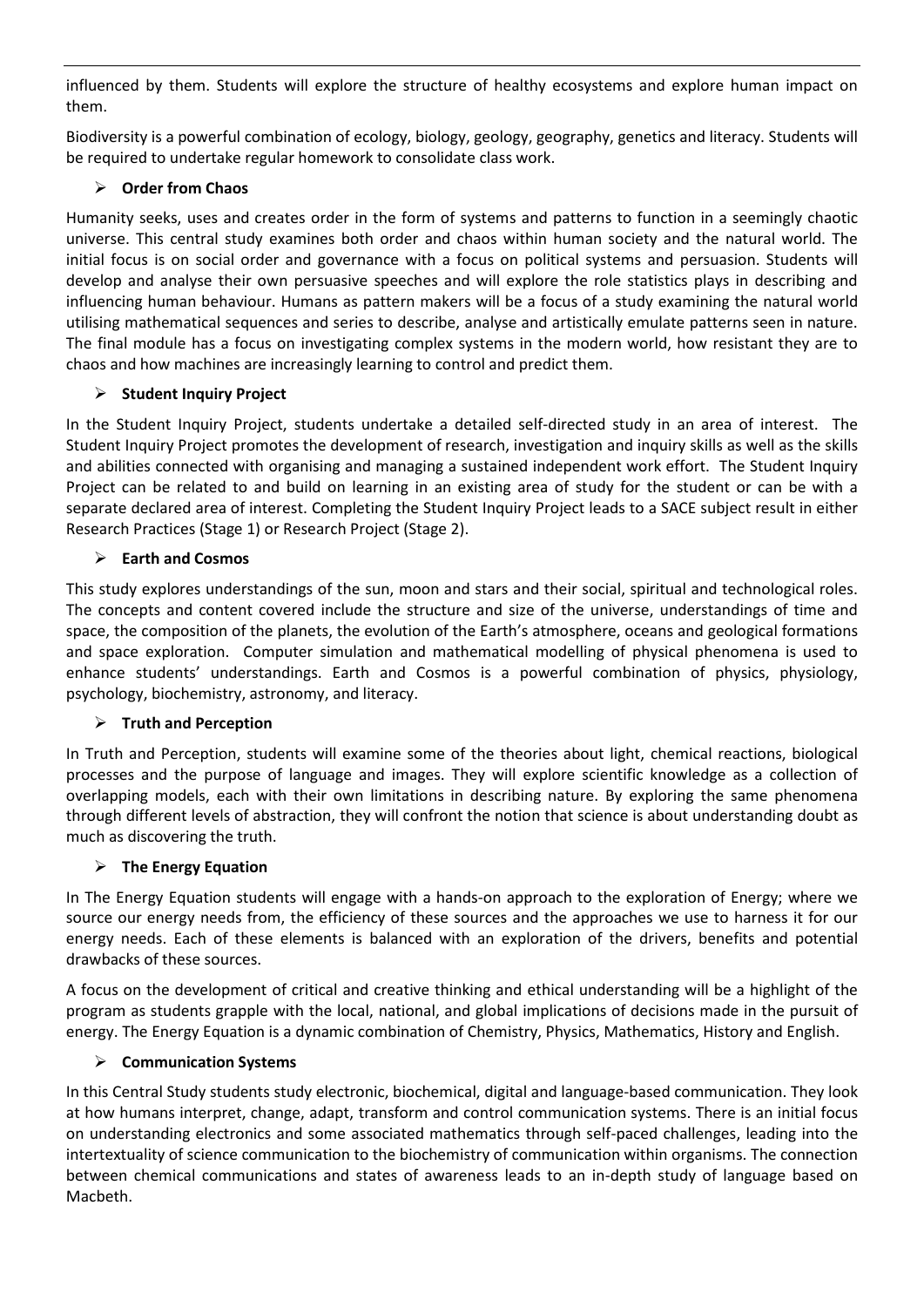## ➢ **The Body in Question**

Body In Question explores the human body as a system from a number of perspectives, principally through human health issues. Students examine the nature of health and disease from the physiological, mental, social and emotional and immunological basis and investigate the role of physics in describing and explaining the human body.

Body in Question and is a powerful combination of physics, physiology, psychology, immunology, mathematics, language and literacy. Students will be required to undertake regular homework to consolidate class work.

## ➢ **Engineering a Monster**

In this course, students take a deep dive into Mary Shelley's 1831 edition of Frankenstein. The main character Victor Frankenstein can be viewed as a brilliant interdisciplinary engineer, using his knowledge of physics, mathematics, philosophy, biochemistry and anatomy to create his 'monster'. The novel exposes an important ethical theme that WE MUST care for and be responsible for the creations that we engineer. Students are given the opportunity derive deep and meaningful connections between this theme and their role of becoming creators in an engineering field of their choice (Mechanical, Electrical, Civil, Architectural, Med/Bio/Chemical, Software/Computer, or Aeronautical Engineering). Students stitch their own engineering creations together in the Ideation Studio, and apply relevant maths along the way. The course culminates with a study of the history surrounding WW2 where we play off the theme of how society engineered the monster of Hitler, the monster of war in general, and even some monstrous technologies. We must be responsible for the 'monsters' that we create.

## ➢ **Sustainable Futures**

Sustainable Futures explores the myriad of possibilities for humanity and the planet's future. Students explore possible futures from a number of perspectives, principally by looking at current situations and how creativity, information and technology can bring about a more sustainable future. Students use data and modelling to investigate some possible futures; and beyond this how creativity and technology can help us to overcome the limitations of modelling. Students should be inspired to take action in their lives and thereby contribute to a healthy, equitable and sustainable future for all. Sustainable Futures is a powerful combination of mathematics, history, environmental science, biology, chemistry, language and literacy.

### ➢ **Learning Studies**

Learning Studies is a curriculum designed to support students in their learning and to develop their attributes as learners. The program ensures that students feel a sense of belonging within the school and are able to develop strong relationships with their Learning Studies teacher and students. Each Learning Studies Group is vertically grouped with up to 20 students from Years 10 to 12 who meet for 40 minutes every day and one additional 100 minutes session with their teacher. Students work with the same Learning Studies teacher for their whole time at the school where possible. The student/teacher relationship is an essential part of the school's high-quality learning environment and this is founded and developed through the Learning Studies program. Through their expertise and experience, teachers are expected to support and mentor students to plan and achieve their goals as well as act as an advocate for students. The Learning Studies teacher is the first point of contact between school and home and consistently monitors student progress and achievement.

The Learning Studies Program is a central part of the learning programs of the ASMS. The following are a key focus of the program:

- $\triangleright$  Personal integration into the school life of the ASMS
- ➢ Curriculum focus Study strategies and personal organisation, being a self-directed learner, Growth mindset, Neuroscience of learning, Pathways, and being a global citizen among other focus areas
- ➢ The development of a Personal Learning Plan (PLP) during Year 10 which is a compulsory element of the SACE.
- ➢ Construction of Growth Reflections which provide evidence of the students' learning and evidence for learning outcomes.
- $\triangleright$  Engagement with a program of activities to promote student well-being and learner resilience
- $\triangleright$  Support for pathway planning and making transitions beyond schooling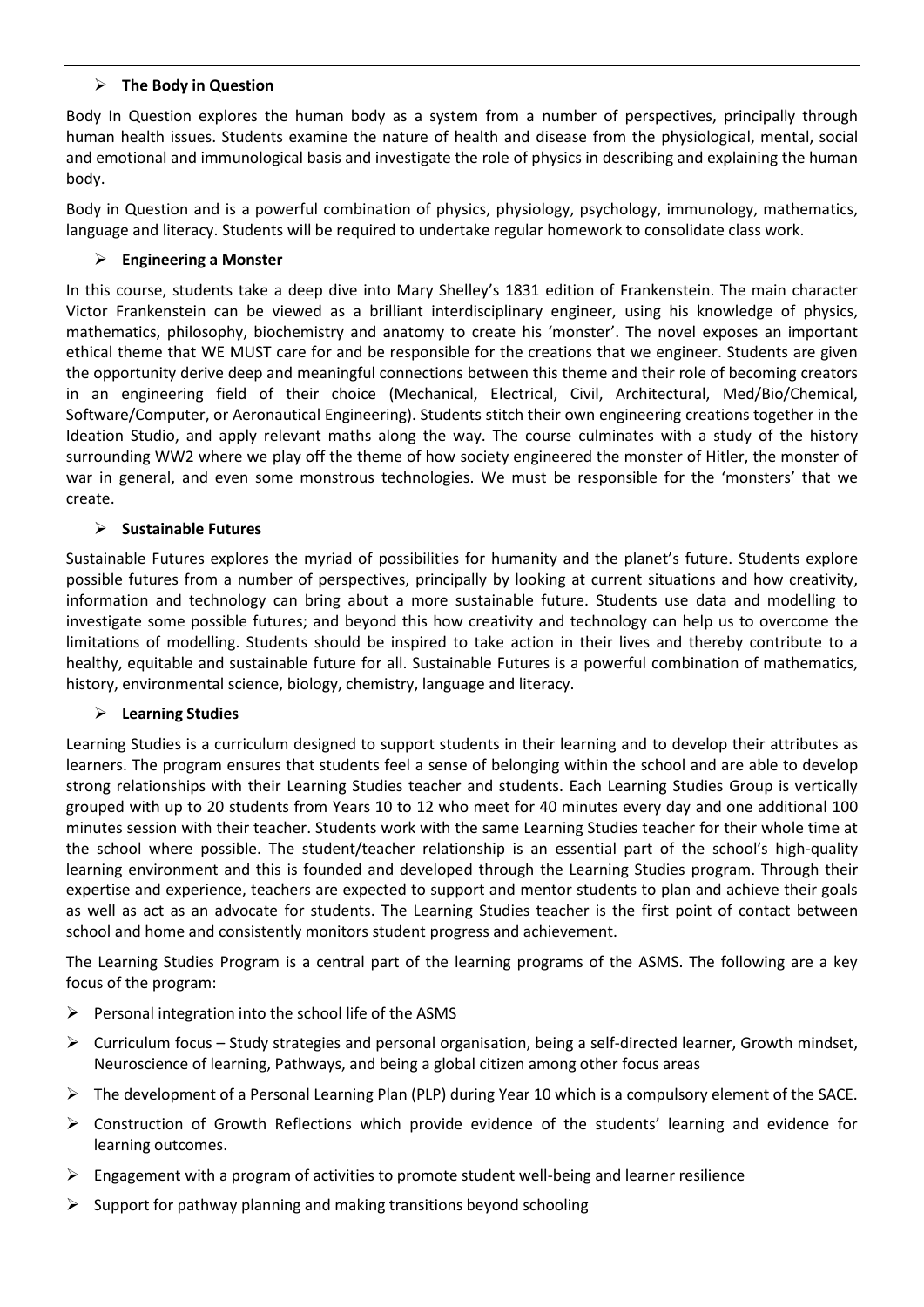- $\triangleright$  The preparation and presentation of Learning Conversations
- $\triangleright$  The co-construction of a graduate statement focusing on growth and achievement against capabilities and learning outcomes.

Learning conversations are an integral part of the ASMS learning program. It is an opportunity for students to reflect on their learning journey and share this with their parents and teacher. These occur twice a year and are a compulsory part of the school reporting process.

### **SACE Accreditation**

The work undertaken by students in the Central Studies is mapped against, and formally accredited through, the following SACE subjects under the authority of the SACE Board of SA.

2022:

| Year 10s | Research Practices (10 credits St1) |
|----------|-------------------------------------|
|          | Personal Learning Plan (10 credits) |
|          |                                     |
| Year 11s | Mathematics (20 credits St1)        |
|          | Scientific Studies (40 credits St1) |
|          | English (20 credits St1)            |
|          | Health (10 credits St1)             |
|          | Research Project (10 credits St2)   |

### **Enrichment Opportunities**

### **Passion Project**

100 minutes of time is specifically set aside on Thursday afternoon for students to follow their passions, create and extend their learning via opportunities for serious play either individually or through collaboration that enriches their opportunities beyond the curriculum. The allocated time aims to allow the students to explore through curiosity and connect with the community, Flinders University staff and industry organisations to enhance their learning. Through sharing their passions, young people drive their projects while being supported by mentors in the selected area. Projects can include, but are not limited to: Aviation Studies, Computing/Coding/Software play, Music Development and Performance, Mathematical thinking, literacy projects, ideation, sports and recreation, art, various areas of science exploration and personal growth.

### **Using evidence to demonstrate Learning**

The ASMS is committed to transforming the way student learning and achievement are defined and measured. We are developing and using multiple assessment and reporting strategies.

Assessment is ongoing and regular to provide feedback that assists, extends and improves learning. Students are encouraged to co-design learning and assessment within the broader construct of the curriculum so that it is personalised and connected to their passions. Supporting students to seek feedback that helps them in their learning, and teachers providing appropriate and constructive feedback that is meaningful to students, supports and empowers and contributes to their development is key to their learning improvement at the ASMS. Reflecting on this feedback and actively identifying how it will be incorporated into future learning strategies is a valued part of learning and is explicitly included in all aspects of the learning journey. Our school's emphasis on active approaches to assessment provides authentic experiences that involve the students themselves, their families, industry partners, and school and university staff. Our reporting places value on the development of the General Capabilities and this is foreshadowed not only in our reporting processes but in all aspects of learning.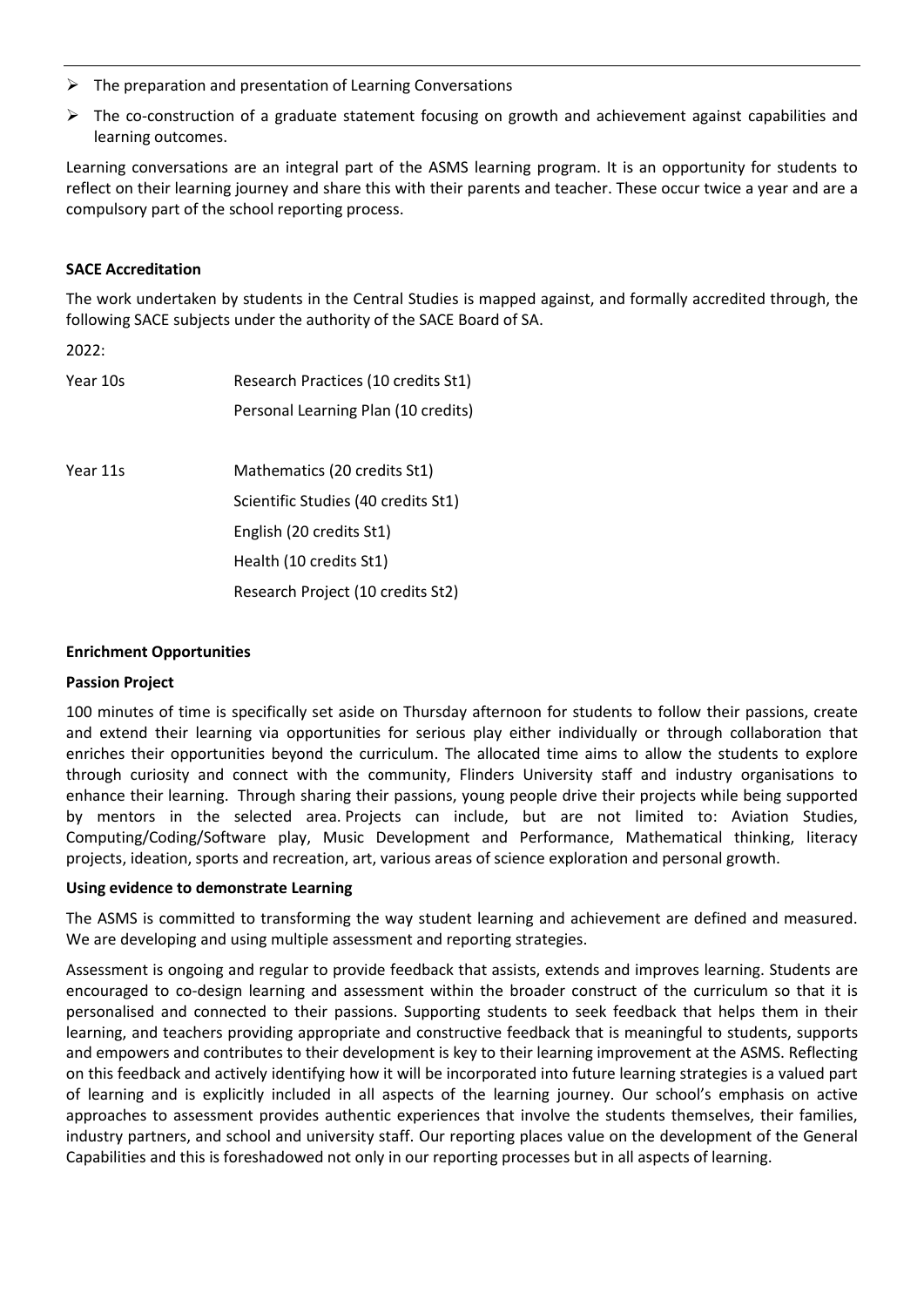The Central Studies involve students in learning in authentic contexts. Students and teachers work together to determine what students already know, understand and can do and then negotiate an agreed context for learning and mode of demonstration of learning growth.

Demonstration of learning and subsequent assessment of this learning may occur in the community, industry, international student science fairs and exhibitions or work environments other than the classroom, providing the opportunity to present to an authentic audience. It is important that such environments recognise and value the student's involvement in training, work and community responsibilities.

## **Student Wellbeing for Learning**

At the ASMS we know that extraordinary learning cannot happen without recognition of the importance of the relationship between students, their parents/caregivers and the school and the essential role that this plays in each student's wellbeing. This partnership is an integral factor in creating a positive learning culture and experience for students at the ASMS. It is a cornerstone of how students are empowered to develop strategies that support their wellbeing. These relationships are protective and along with connection, are key to supporting the wellbeing of all learners. As a school we are committed to working in partnership with students and their families to build a safe, inclusive learning environment that is accepting of all, supporting each to be curious and challenged as they follow their passions and build confidence as learners.

Our focus as a school is on learning programs that develop a growth mindset, build resilience and motivation for learning, and develop a student's General Capabilities to the ASMS graduate level. Wellbeing for learning at the ASMS is underpinned by our commitment to students having agency in their learning through the development of self-awareness and self-directedness in both their learning and their out of school lives. An important part of enacting this is ensuring students take their learning personally and have a voice in the design of their learning, having the power and autonomy to drive their own learning journey.

The ASMS school values, underpinned by the [Department for Education Learner Wellbeing Framework,](https://www.education.sa.gov.au/sites/default/files/wellbeing-for-learning-and-life-framework.pdf) guide our culture and our wellbeing for learning focus. Students, staff and families work collaboratively to ensure that pathways are personalised and opportunities maximised for success for each student.

## **Staff**

### **Staff Support Systems**

The ASMS places a high priority on the professional learning (PL) and development of all staff. Essential to establishing and maintaining the strong professional and learning community, all teaching staff are members of a teaching team and staff are supported to work in collaborative ways. New staff are supported with an extensive induction program that involves ongoing mentoring, activities and checkpoints to monitor the effectiveness of the program.

Specialised professional learning sessions are scheduled to ensure that new staff are able to develop an understanding of the underpinning principles that drive the teaching and learning approach of the school. Time is set aside for all staff members to participate in the planned professional learning program each week. The program is planned to address identified staff and school needs and to support staff professional growth. Staff members are actively involved in reflecting on their practice in a focused manner. Staff are supported by a professional growth mentor who they meet with at least each term to plan and reflect on their professional learning activities and progress in achieving their identified PL goals. Regular review meetings held with professional growth mentors providing support to achieve planned outcomes.

Central Studies teaching teams work to develop and implement curriculum for Year 10 & 11 students. Each team is led by a Leader: Learning Design, and as a team are responsible for learning design as they collaboratively write curriculum and teaching materials, plan teaching approaches, monitor, assess and report on student learning. Central Studies teams consist of teaching staff representing a range of disciplines, expertise and experience and at times may include Flinders University staff with expertise related to the Central Study. Regular meeting times are scheduled for the collaborative work of Central Studies teams.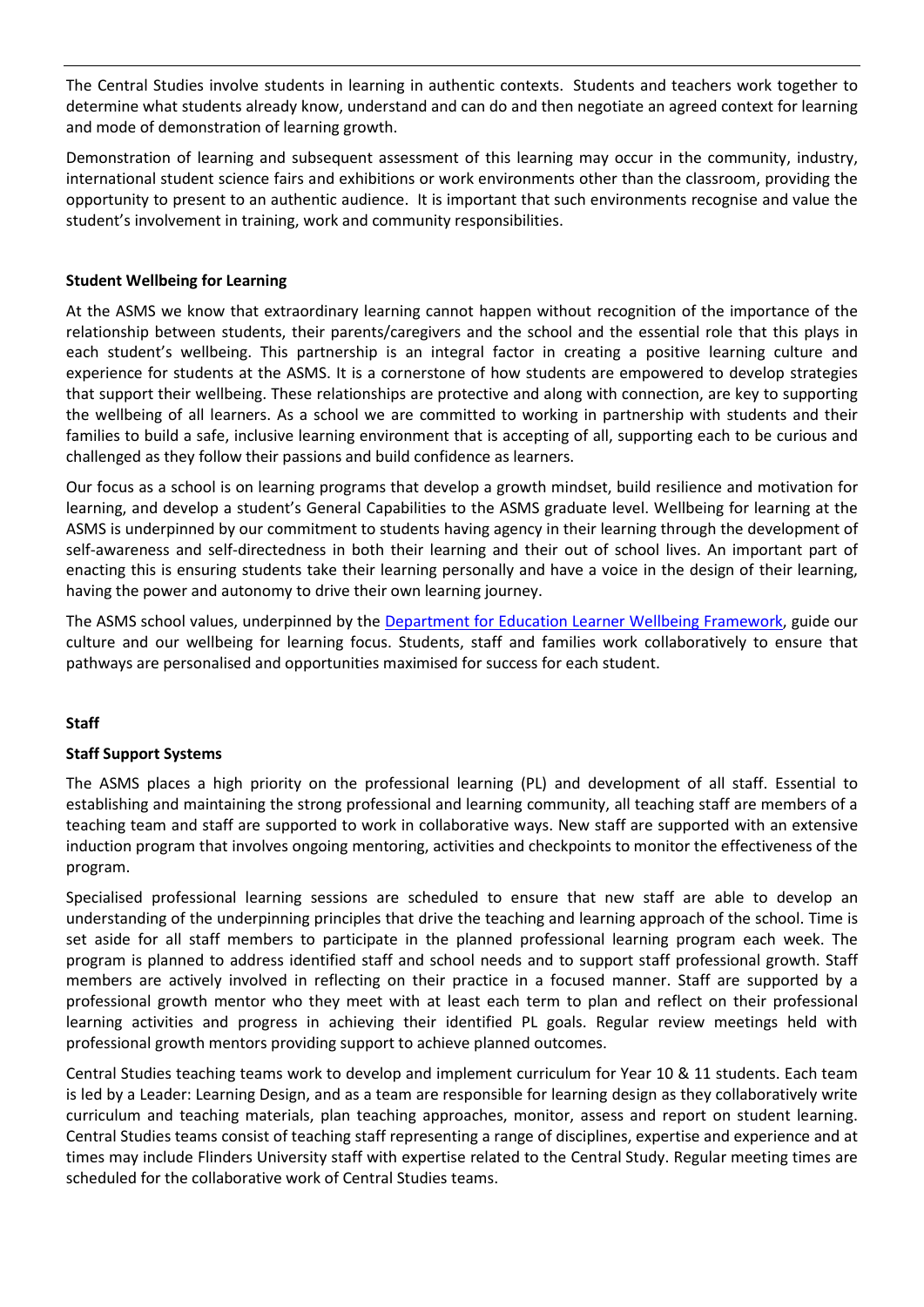Year 12 teaching teams are subject based and collaborate in planning and assessing student learning. Teachers of year 12 subjects meet regularly as a whole group and in subject teaching teams, ensuring they are aware of SACE requirements and processes and monitor student progress and engagement across year 12 subjects. The Leader Science, Leader Mathematics and Leader English monitor students' progress and work with Year 12 teaching teams to support development of SACE Learning and Assessment Plans and to support teachers in intervention and special provisions for students as required.

## **Performance Development**

In conjunction with the professional learning program, each staff member develops their professional learning goals, and these form the basis of performance development processes at the ASMS in line with DfE PDP processes. Each staff member reports on the connection between the goals, their PL activities and changes they have been able to make to their practice in order to better meet the learning needs of ASMS students. Staff are supported by a professional growth mentor who is able to assist them in their professional learning growth. The mentor meets regularly with their mentee to discuss professional learning objectives and identified areas of growth. In addition, Performance Appraisal meetings with the Principal, Deputy or Assistant Principal are also scheduled where a need is identified (eg Graduate to Profficient accreditation, Early Career Teachers). Each staff member is entitled to written feedback on their performance through their teaching team against demonstrated strategies to meet the requirements of their role in the school community.

## **Staff Roles**

Teaching staff are employed as Graduating Teachers, Teachers, Coordinators - B1, Leaders B2, Senior Leaders B3 & B4, Deputy Principal and Principal. Teaching staff are involved in collaboratively teaching, developing and reviewing curriculum, monitoring student learning, professional learning program planning, and reflection and evaluation of practice through action research and other evaluation processes. Non-Teaching staff are employed to support student learning and perform administration tasks of the school. The Personal Advisory Committee (PAC) provides advice on staff loads and responsibilities in conjunction with Contributive Leadership groups (Strategic Directions, Future of Learning, Learning Design, and Culture for Learning) and Central Studies teams.

To support the ASMS charter to provide professional learning opportunities for teachers and educators across South Australia, staff are provided with opportunities to develop expertise in PL facilitation, mentoring and coaching as well as writing and publishing by working alongside experts and explicit modelling. For some this may include completion of postgraduate studies offered in conjunction with Flinders University and accredited at Graduate Certificate, Masters and Education Doctorate level. Others may participate in workshops or short courses focused on developing their skill and understanding in a particular aspect of this role. As part of professional learning plans, staff have access to financial resources to support their involvement in programs of this nature.

At the ASMS, each teacher is seen as a leader. As a member of a collaborative teaching team they are a leader of learning, effectively empowered to make decisions that impact student learning through their contributions to decisions related to curriculum, timetabling, approaches to teaching, learning, assessment, and school structures that impact on learning. This Contributive Leadership model is evident in teacher role descriptions and linked to the ASMS Strategic Directions, School Improvement Plan and Professional Learning program of the ASMS. Staff involvement in particular leadership activities enables the learning community of the school to learn through their leadership activities and for each to share their insight with other educators.

### **School Facilities**

### **Buildings and Grounds**

The ASMS is a world-class, purpose-built school. Its design serves to inspire those who use and visit it.

Integrated within the campus of Flinders University, south of the city of Adelaide, it comprises a two level building at the Sturt Campus and also has teaching spaces within the adjacent Sturt Building of Flinders University.

The ASMS also shares the use of a library, cafeteria, gymnasium, sports fields and recreational spaces at the Sturt Campus and is able to book the extensive range of other facilities such as lecture theatres, rooms and laboratories on a needs basis.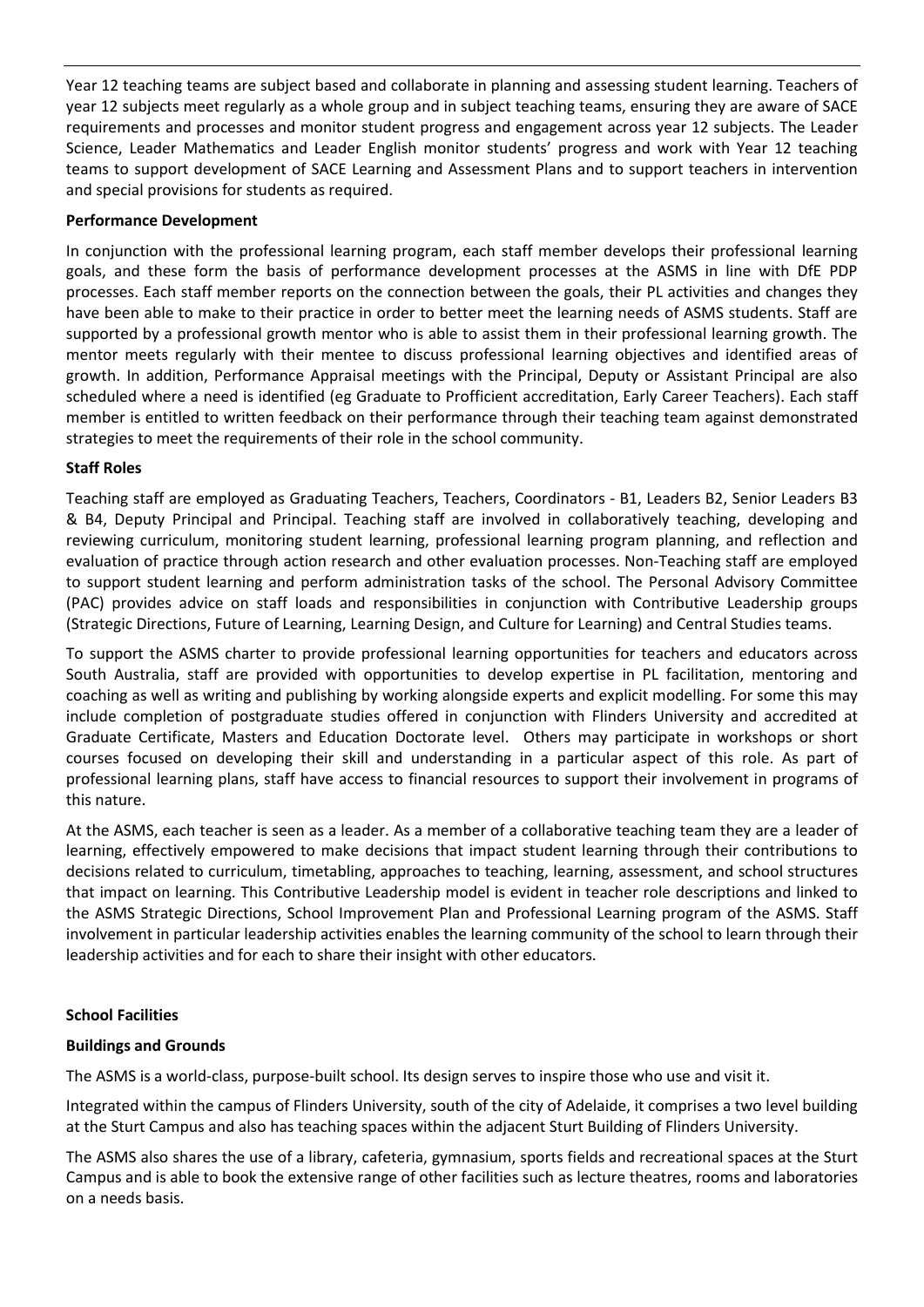The building design is based on extensive world wide research and analysis of emerging best practice in teaching and learning and is designed to stimulate learning anytime, anyplace and anyhow.

Its floor plan comprises ten learning commons, ten studios, large open circulation break out spaces and range of meeting/seminar rooms which provides for flexibility and adaptability to cater for the principal elements of the school's charter:

- ➢ Provide a reforming environment in the teaching and leaning of Mathematics, Science, STEM and associated technologies for students
- $\triangleright$  Provide professional development for teachers across the state of South Australia.
- $\triangleright$  Provide learning enhancement opportunities for students in other state schools.
- $\triangleright$  Play an active role in preservice / inservice training of teachers.

### **Learning Commons**

Our classrooms are open common areas each catering for up to fifty students and has an open plan teacher preparation area directly adjoining this space. Modular furniture sited in each learning common allows for flexible teaching and learning groupings.

### **Specialist Facilities**

Learning studios – multimedia, mathematics, physical sciences, applied technology (IDEATION Studio), presentation/performance, environmental sciences, life sciences, human performance suitable for practical and research work are integrated with and are directly accessible from the learning commons.

The ASMS also has teaching spaces within the adjacent Sturt Building of Flinders University.

#### **ICT Facilities**

The ASMS uses ICT throughout all aspects of teaching and learning. All staff and students have access to a significant number of ICT facilities utilising the desktop computers provided on site, staff provided laptop PC's or personal devices through the Flinders University provided wireless network infrastructure or from home. The ASMS provides access to an internet portal for all staff, students and parents to provide access to teaching and learning materials and facilitate communication throughout the school community.

### **Student Facilities**

- $\triangleright$  Outside learning areas
- $\geq$  24/7 ICT and audio visual systems
- $\triangleright$  Central common spaces for circulation, social interaction, assemblies and informal learning spaces.
- $\triangleright$  Students have access to the university library system which houses the ASMS resource collection.
- $\triangleright$  Students and staff have access to the university cafeteria, sporting, leisure and other retail facilities.

#### **Joint Use Agreement**

The school has a joint use agreement with Flinders University that provides for ongoing ASMS access to the university's playing fields, libraries, gymnasiums, cafeteria, ICT and other facilities on an occasional use basis.

### **Staff Facilities**

- ➢ Staff Room
- ➢ Preparation / office areas
- $\triangleright$  Board / meeting room with an associated kitchen
- $\triangleright$  Meeting / seminar rooms

### **Access for Students and Staff with Disabilities**

 $\triangleright$  The building has access ramps for physically disabled students and contains an internal lift for access to the upper level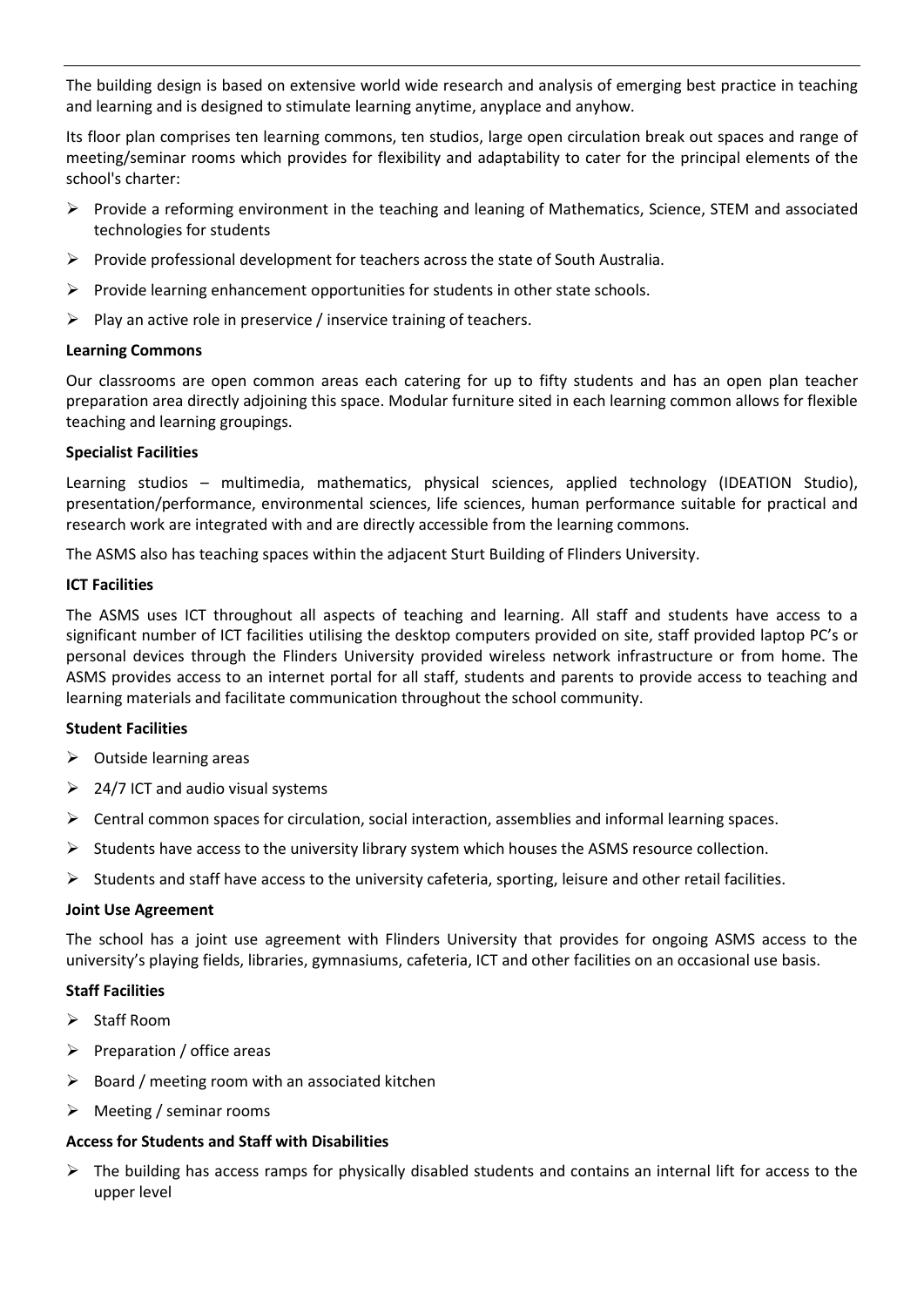- $\triangleright$  Extensive external ramping
- $\triangleright$  Braille signage and ground mounted pedestrian access pads
- $\triangleright$  Recording devices and targeted technology resources (echo pens)
- ➢ Modified education plans to support equal access to education resources and assessment
- $\triangleright$  Capability to support onsite external specialist providers
- $\triangleright$  Facilitation of applications for special provisions for external assessment (SACE)
- $\geq 1:1$  maths/literacy support sessions
- ➢ Onsite psychological support
- ➢ The facility provides for a first aid / sick room and a fully scoped special access toilet service facility

## **Environmental Sustainable Development Features**

The ASMS building incorporates extensive Environmental Sustainable Development (ESD) features within it, including:

- $\triangleright$  Computer controlled mixed mode airconditioning services.
- ➢ Intelligent high performance lighting complemented by extensive natural lighting through large glazed areas.
- ➢ High performance glazing with strategically placed sun screening and electronically controlled blinds.
- $\triangleright$  Controllable water and waste services.
- $\triangleright$  Building materials chosen for their high energy efficiency and environmentally friendly ratings.

## **School Operations**

### **Year Levels**

The ASMS is a Year 10 to 12 senior high school.

All Year 10 and 11 students work together on the common program called Central Studies. This gives Year 10 students an opportunity to gain some SACE Stage 1 credits in addition to learning associated with the Australian Curriculum. Year 12 subjects follow the defined South Australian Certificate of Education (SACE) curriculum statements and students can meet all of the criteria for their SACE and ATAR at the school. Students are also able to negotiate use the ASMS Portfolio Accreditation for Tertiary Entrance (PATE) as an alterantive pathway into university level studies. Students are also supported by the ASMS to use the Flinders Univeristy Assessment Centre to support their application to tertiary study.

### **Dress Code**

Although there is no ASMS uniform, dress must always be neat and appropriate and must not be offensive to others. Guidelines have been agreed through consultation with students and are distributed to new students and available on the school website.

### **School Cafeteria**

Students have access to the cafeteria on the adjacent Sturt Campus of the Flinders University and the ASMS has kitchen facilities (microwave, hot water and sink) for student use in the student café area.

### **Community Involvement**

Students have the opportunity to take part in wide range of extra-curricular activities. One of these is the ASMS Service Club where students coordinate a range of fundraising activities to support charities and community organisations. In addition ASMS students are able to engage with programs:

 $\triangleright$  Establishment and enhancement of industry and community partnerships that provide authenticity to the learning opportunities within the ASMS.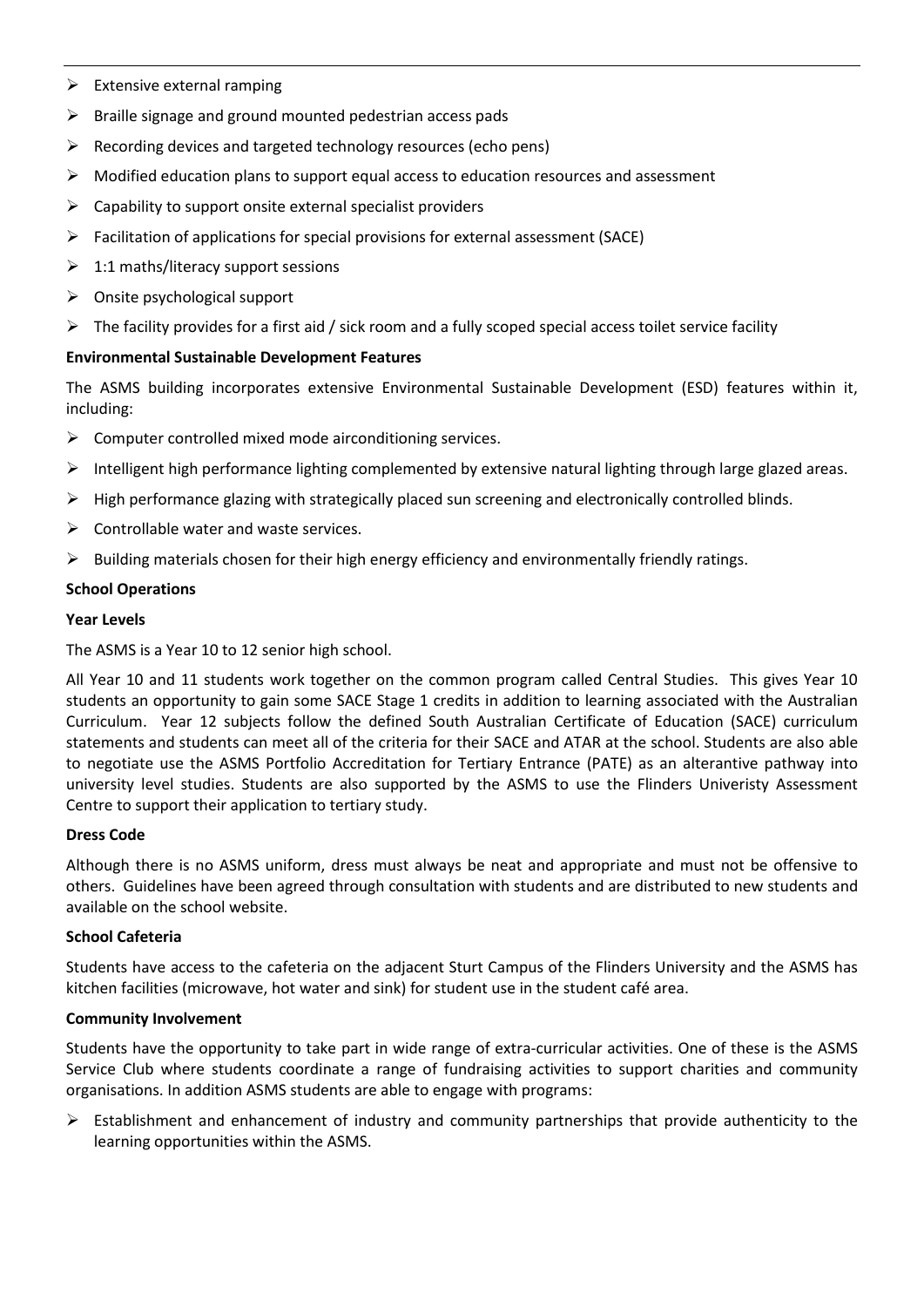➢ Enhancement of the international focus of the ASMS through attracting international student enrolments and engagement of international educators in the schools' professional development programs and in its broader development.

## **School Times**

Lessons commence at 8.40am and normally conclude at 3.20pm. On Tuesdays the formal student day ends at 1.00pm. Teachers are involved in planned professional learning program every Tuesday afternoon from 2pm to 4.30pm. The school is open from 7.45am on weekdays and remains open until 4.30pm for students to continue their research and learning. Doors to the adjacent Sturt Library annexe of the Flinders University open automatically from 8.00am to 5.00pm Monday to Friday (excluding some public holidays) and all staff and students have access during these times. Australian Science and Mathematics School students have full access to this facility. Sturt Library is now open 24/7 (for University staff and students and ASMS staff – an email to Security allows access to be added to their ID card) Sturt library is staffed by Flinders University between 9.00 am and 5.00 pm Monday to Friday (excluding public holidays). ASMS staff are on site in the library currently on Monday, Wednesday and Thursday.

## **Sport**

A variety of sports are on offer for all students at the ASMS. The lunch time sport program embraces a variety of sports including but not limited to cricket, soccer, volleyball, touch football, ultimate frisbee, basketball and football. The ASMS competes in several interschool competitions (after school hours) including indoor soccer, netball and basketball, and participates in Knock-Out competitions and athletics events throughout the year.

## **ASMS Partnership with Flinders University**

Flinders University contributes its expertise in teaching and research in science and education to support the continued development, improvement, innovation and learner engagement in science and mathematics education at the ASMS.

The operation of the ASMS involves on-going collaboration between the ASMS and Flinders University, particularly in the following areas:

- ➢ Curriculum development through a focus on the exploration and creation of new ways of teaching and learning for science and mathematics by creating an environment for interaction between practising teachers, professional scientists, educators and students within the University and industry.
- $\triangleright$  Enhanced learning opportunities through the provision of a unique opportunity for students to develop their skills and talents in an environment of innovative and enterprise-oriented science, technology, engineering and mathematics teaching and learning, research and development at the ASMS and the Flinders University.
- $\triangleright$  Evaluation and improvement processes associated with mathematics and science curriculum, teaching and learning at the ASMS.
- ➢ Pre-service teacher education and inservice professional development of teachers of science and mathematics in curriculum development, the new sciences, entrepreneurialism and in associated models of pedagogy.

### **Parent and Community Involvement**

- ➢ Parents are fully represented on the ASMS Governing Council
- $\triangleright$  A number also support the conduct of the emerging sporting teams within the school
- $\triangleright$  Parents host information sessions for other parents to support them in understanding the culture of the school.

### **Feeder Schools**

- ➢ The ASMS acquires its students from a large range of Government, Independent, Catholic, interstate and international schools; there are 76 previous schools recorded for our current enrolments.
- ➢ Students who were new enrolments for 2022: 63% public, 32% Independent + Catholic, 5% other origins.